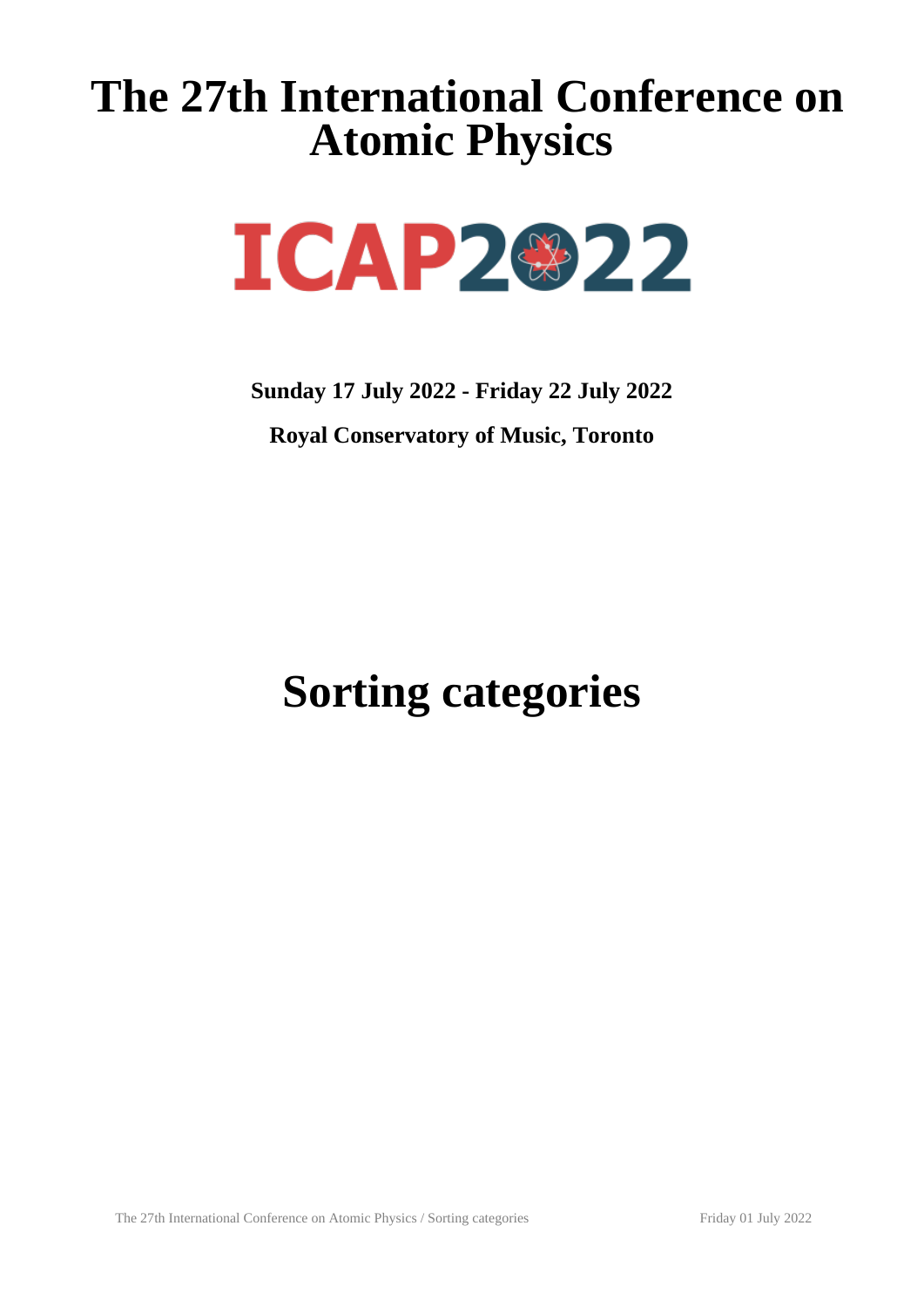# **Contributed posters**

## **Degenerate gases, many-body physics, and quantum simulation**

- Bose-Einstein condensates
- Degenerate Fermi gases
- Ultracold mixtures
- Cold atoms and molecules in optical lattices
- Tweezer arrays for atoms, Rydbergs, or molecules
- Quantum simulations with degenerate gases
- Spinor gases and magnetic phenomena
- Quantum gases in low dimensions
- Synthetic gauge fields and spin-orbit coupling in AMO systems
- Long-range or anisotropic interactions in cold gases
- Laser cooling and trapping techniques
- Quantum dynamics, quenches, and Floquet engineering

## **Trapped ions, Rydberg atoms, and cold plasmas**

- Trapped ions
- Rydberg atoms and molecules
- Cold plasmas
- Photoionization

#### **Precision measurement and tests of fundamental physics**

- AMO physics tests of fundamental physics
- Tests of basic laws and discrete symmetries
- Searches for beyond-Standard-Model interactions, including EDM searches
- Searches for dark matter and dark energy
- Nuclear properties from AMO physics measurements
- Atomic clocks
- Atomic magnetometers

#### **Structure and properties of atoms, ions, and molecules**

- Cold and ultracold molecules
- Applications of atomic, molecular, and collisional data
- Spectroscopy, lifetimes, oscillator strengths
- Photoassociation and photodissociation

#### **Quantum optics and hybrid quantum systems**

- Fundamentals of light-matter interactions
- Quantum networks and quantum memories
- Hybrid quantum systems
- Continuous-variable quantum optics
- Quantum/coherent control
- Cavity QED
- Nanophotonics and optical waveguides
- Photon statistics, bunching, etc